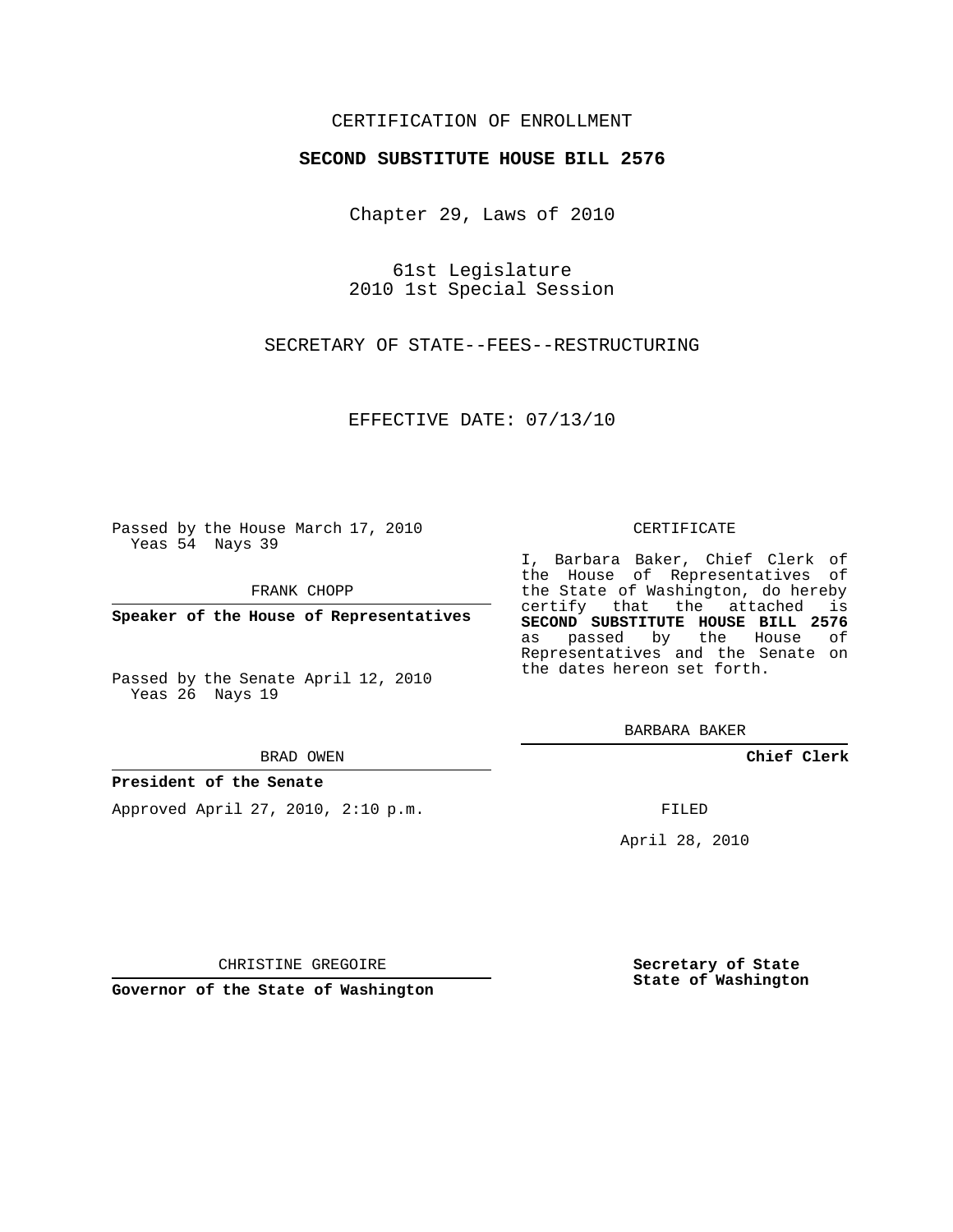## **SECOND SUBSTITUTE HOUSE BILL 2576** \_\_\_\_\_\_\_\_\_\_\_\_\_\_\_\_\_\_\_\_\_\_\_\_\_\_\_\_\_\_\_\_\_\_\_\_\_\_\_\_\_\_\_\_\_

\_\_\_\_\_\_\_\_\_\_\_\_\_\_\_\_\_\_\_\_\_\_\_\_\_\_\_\_\_\_\_\_\_\_\_\_\_\_\_\_\_\_\_\_\_

Passed Legislature - 2010 1st Special Session

# **State of Washington 61st Legislature 2010 Regular Session**

**By** House Ways & Means (originally sponsored by Representatives Kenney, Liias, Moeller, Pedersen, and Armstrong; by request of Secretary of State)

READ FIRST TIME 02/28/10.

 AN ACT Relating to restructuring and affirming certain fees established by the office of the secretary of state; amending RCW 23B.01.530, 24.03.405, 24.06.450, 25.05.500, 43.07.120, 43.07.130, 25.15.105, 19.77.030, 23.86.070, 19.09.075, 19.09.079, 19.09.097, 19.09.355, and 19.09.530; adding a new section to chapter 19.09 RCW; creating a new section; and repealing RCW 19.09.520.

BE IT ENACTED BY THE LEGISLATURE OF THE STATE OF WASHINGTON:

 NEW SECTION. **Sec. 1.** It is the intent of the legislature to restructure certain fees for the division of corporations of the office of the secretary of state in a manner that has minimal revenue impact but moves the division of corporations towards a more self-sustaining budget.

 **Sec. 2.** RCW 23B.01.530 and 1993 c 269 s 3 are each amended to read as follows:

 For the privilege of doing business, every corporation organized under the laws of this state, except the corporations for which 17 existing law provides a different fee schedule, ((shall)) must make and file a statement in the form prescribed by the secretary of state and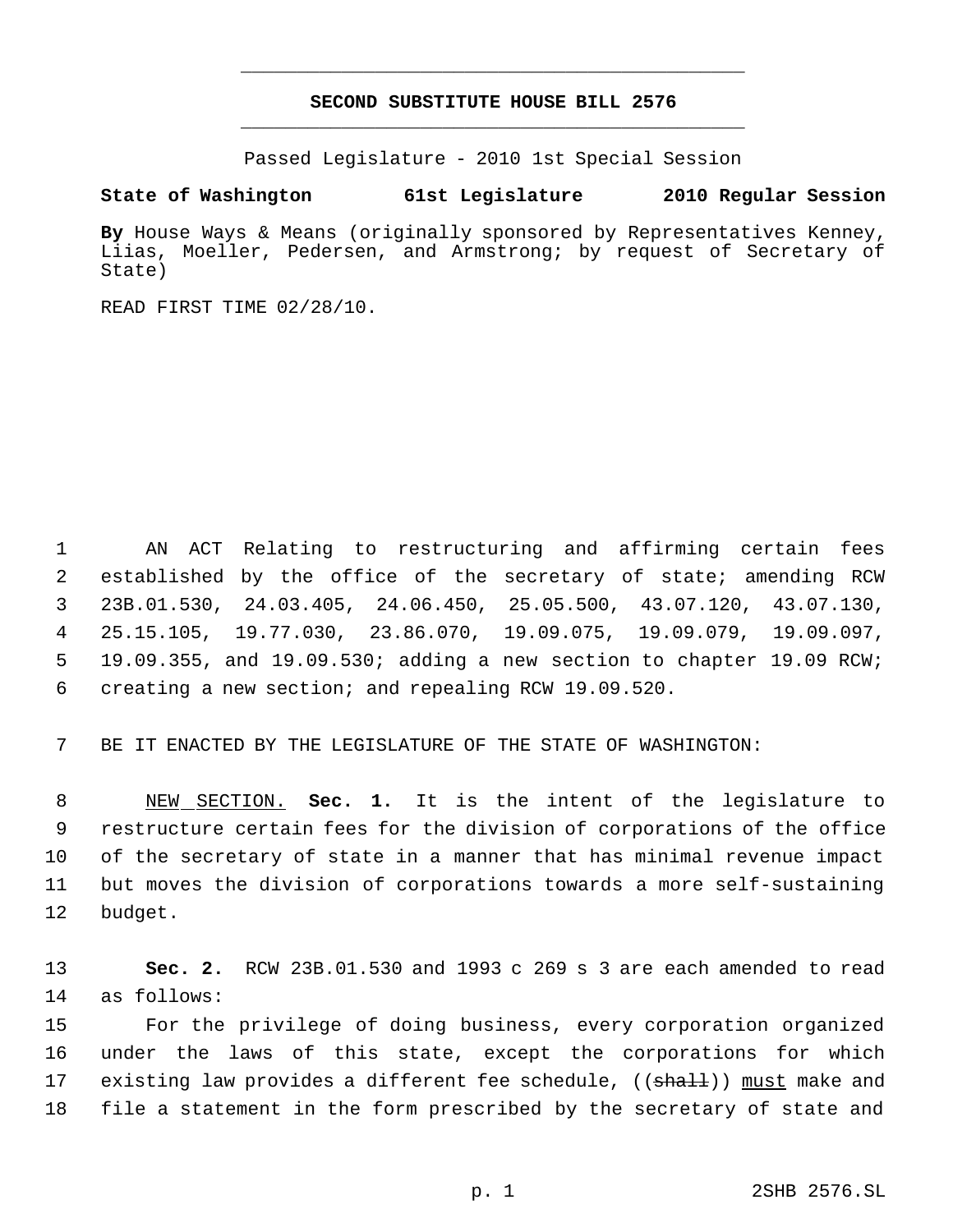1 ((shall)) must pay an annual license fee each year following incorporation, on or before the expiration date of its corporate 3 license, to the secretary of state. The secretary of state ((shall)) 4 must collect an annual license fee of ((ten dollars for each inactive  $corporation - and - fifty - dollars - for - other)$  sixty dollars for corporations that are not inactive corporations, of which ten dollars is designated to be deposited into the secretary's revolving fund per 8 RCW 43.07.130. The secretary of state must collect an annual license 9 fee for inactive corporations as established by the secretary of state in rule. As used in this section, "inactive corporation" means a corporation that certifies at the time of filing under this section that it did not engage in any business activities during the year ending on the expiration date of its corporate license.

14 **Sec. 3.** RCW 24.03.405 and 1993 c 269 s 5 are each amended to read 15 as follows:

16 (1) ((The secretary of state shall charge and collect for:

17 (a) Filing articles of incorporation, thirty dollars.

18 (b) Filing an annual report of a domestic or foreign corporation, 19 ten dollars.

20  $\left(e\right)$  - Filing - an - application - of - a - foreign - corporation - for - a 21 certificate of authority to conduct affairs in this state, thirty 22 dollars.

23  $(2)$ )) The secretary of state (( $shall$ )) must establish by rule, fees 24 for the following:

25 (a) Filing articles of incorporation.

26 (b) Filing an annual report of a domestic or foreign corporation.

27 (c) Filing an application of a foreign corporation for a 28 certificate of authority to conduct affairs in this state.

29 (d) An application for reinstatement under RCW 24.03.386.

30  $((+b))$   $(e)$  Filing articles of amendment or restatement or an 31 amendment or supplement to an application for reinstatement.

32  $((\{e\}) \cup \{f\})$  Filing articles of merger or consolidation.

33  $((\{d\}))(q)$  Filing a statement of change of address of registered 34 office or change of registered agent, or revocation, resignation, or 35 any combination of these. ((A separate fee for filing such statement 36 shall-not-be-charged-if-the-statement-appears-in-an-amendment-to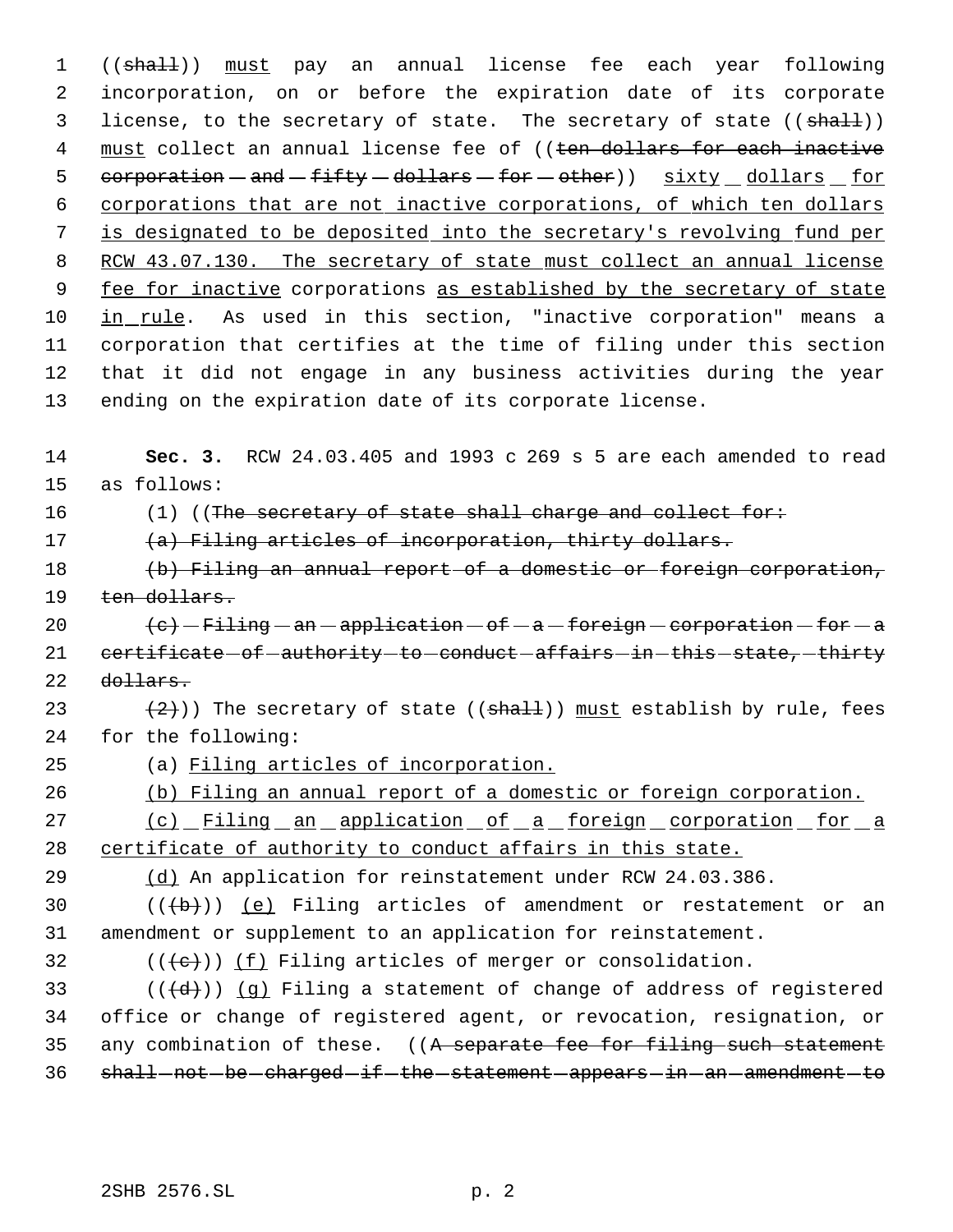1 articles of incorporation or in conjunction with the filing of the 2 annual report.  $\{e\})$  (h) Filing articles of dissolution(( $\tau$  no fee)).  $4$  (( $(f)$ )) (i) Filing an application of a foreign corporation for an 5 amended certificate of authority to conduct affairs in this state. 6 ( $(\frac{1}{9})$ ) (j) Filing an application for withdrawal of a foreign 7 corporation and issuing a certificate of withdrawal( $(\frac{\pi}{2})$  fee)). 8  $((+h))$   $(k)$  Filing a certificate by a foreign corporation of the 9 appointment of a registered agent. ((A separate fee for filing such  $10$  certificate  $-$  shall  $-$  not  $-$  be  $-$  charged  $-$  if  $-$  the  $-$  statement  $-$  appears  $-$  in 11 conjunction with the filing of the annual report. 12  $(\frac{1}{1})$  (1) Filing a certificate of election adopting the provisions 13 of chapter 24.03 RCW. 14 ( $(\frac{+}{+})$ ) (m) Filing an application to reserve a corporate name. 15  $((+k))$   $(n)$  Filing a notice of transfer of a reserved corporate 16 name. 17  $((\{\pm\})\)$  (o) Filing a name registration. 18  $((+m))$  (p) Filing any other statement or report authorized for 19 filing under this chapter. 20  $((\langle 3 \rangle)(2)$  Fees  $((shall - be))$  are adjusted by rule only in an 21 amount that does not exceed the average biennial increase in the cost 22 of providing service. This ((shall)) must be determined in a 23 ((biannual [biennial])) biennial cost study performed by the secretary. 24 **Sec. 4.** RCW 24.06.450 and 1993 c 269 s 7 are each amended to read 25 as follows: 26  $(1)$  ((The secretary of state shall charge and collect for: 27 (a) Filing articles of incorporation, thirty dollars. 28 (b) Filing an annual report, ten dollars. 29  $\left(e\right)$  - Filing - an - application - of - a - foreign - corporation - for - a 30 certificate of authority to conduct affairs in this state, thirty 31 dollars. 32  $(2)$ ) The secretary of state ((shall)) must establish by rule, fees 33 for the following: 34 (a) Filing articles of incorporation. 35 (b) Filing an annual report. 36 (c) Filing an application of a foreign corporation for a 37 certificate of authority to conduct affairs in this state.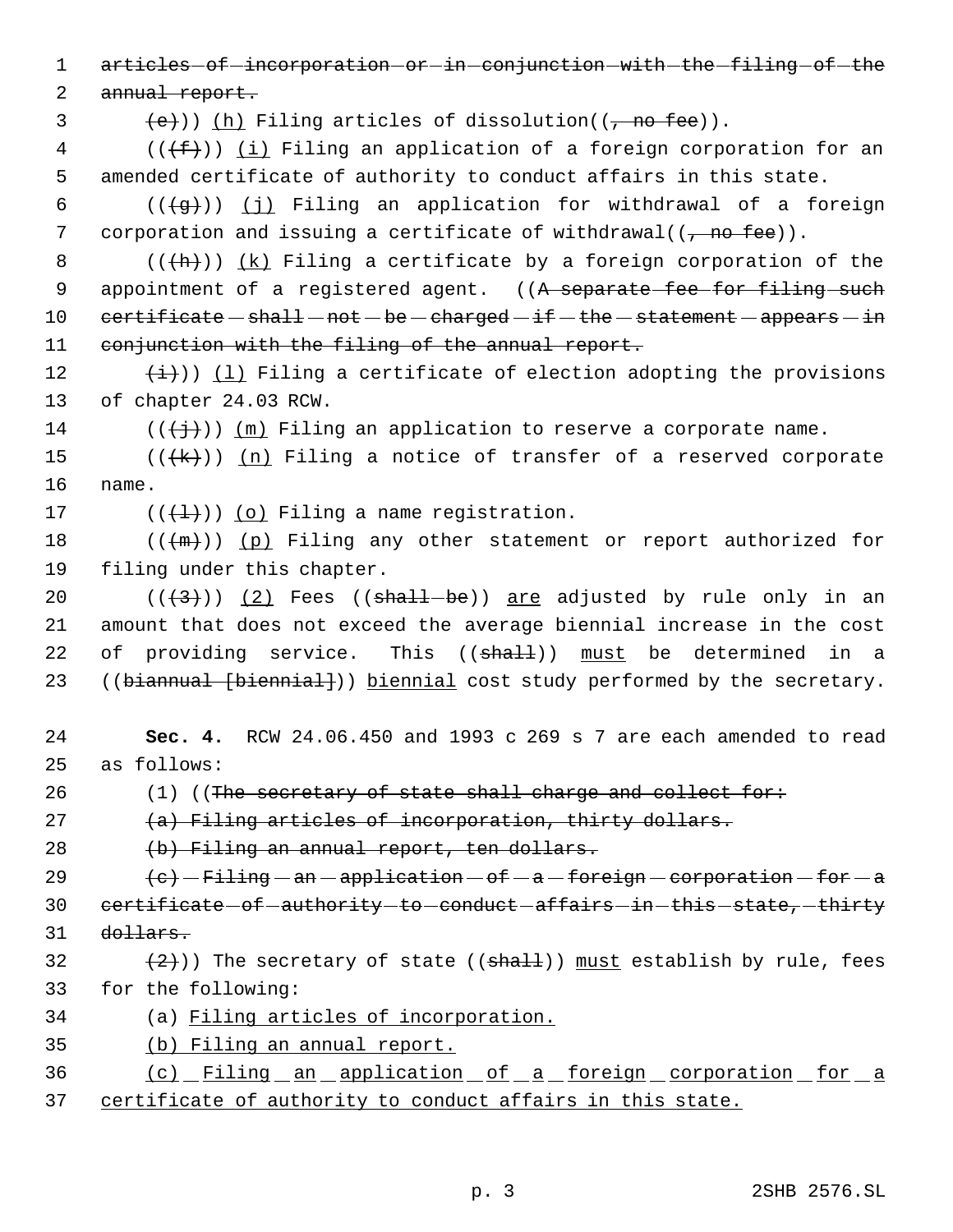1 (d) Filing articles of amendment or restatement.

2  $((+b))$   $(e)$  Filing articles of merger or consolidation.

 (( $\left(\frac{1}{1}+1\right)$ ) (f) Filing a statement of change of address of registered office or change of registered agent, or revocation, resignation, or 5 any combination of these. ((A separate fee for filing such statement shall not be charged if the statement appears in an amendment to the articles of incorporation or in conjunction with the annual report.

 $\left(\frac{d}{d}\right)$ ) (g) Filing articles of dissolution, no fee.

9 (((e)) (h) Filing an application of a foreign corporation for an 10 amended certificate of authority to conduct affairs in this state.

11  $((\text{#}))$   $(i)$  Filing a copy of an amendment to the articles of 12 incorporation of a foreign corporation holding a certificate of 13 authority to conduct affairs in this state.

14 ( $(\overline{q})$ ) (j) Filing a copy of articles of merger of a foreign 15 corporation holding a certificate of authority to conduct affairs in 16 this state.

17  $((+h))$   $(k)$  Filing an application for withdrawal of a foreign 18 corporation and issuing a certificate of withdrawal( $(\tau$  no fee)).

19 ( $(\frac{1}{1})$ ) (1) Filing a certificate by a foreign corporation of the 20 appointment of a registered agent. ((A separate fee for filing such 21 certificate - shall - not - be - charged - if - the - statement - appears - in - an 22 amendment to the articles of incorporation or in conjunction with the 23 annual report.

24  $(\frac{1}{2})$ ) (m) Filing a certificate by a foreign corporation of the 25 revocation of the appointment of a registered agent. ((A separate fee 26 for-filing-such-certificate-shall-not-be-charged-if-the-statement 27 appears - in - an - amendment - to - the - articles - of - incorporation - or - in 28 conjunction with the annual report.

29  $(k)$ ) (n) Filing an application to reserve a corporate name.

30  $((+1))$  (o) Filing a notice of transfer of a reserved corporate 31 name.

 $32$  (( $\{\text{m}\})$ ) (p) Filing any other statement or report of a domestic or 33 foreign corporation.

34 ( $(\langle 3 \rangle)$  (2) Fees ((shall be)) are adjusted by rule in an amount 35 that does not exceed the average biennial increase in the cost of 36 providing service. This ((shall)) must be determined in a biennial 37 cost study performed by the secretary.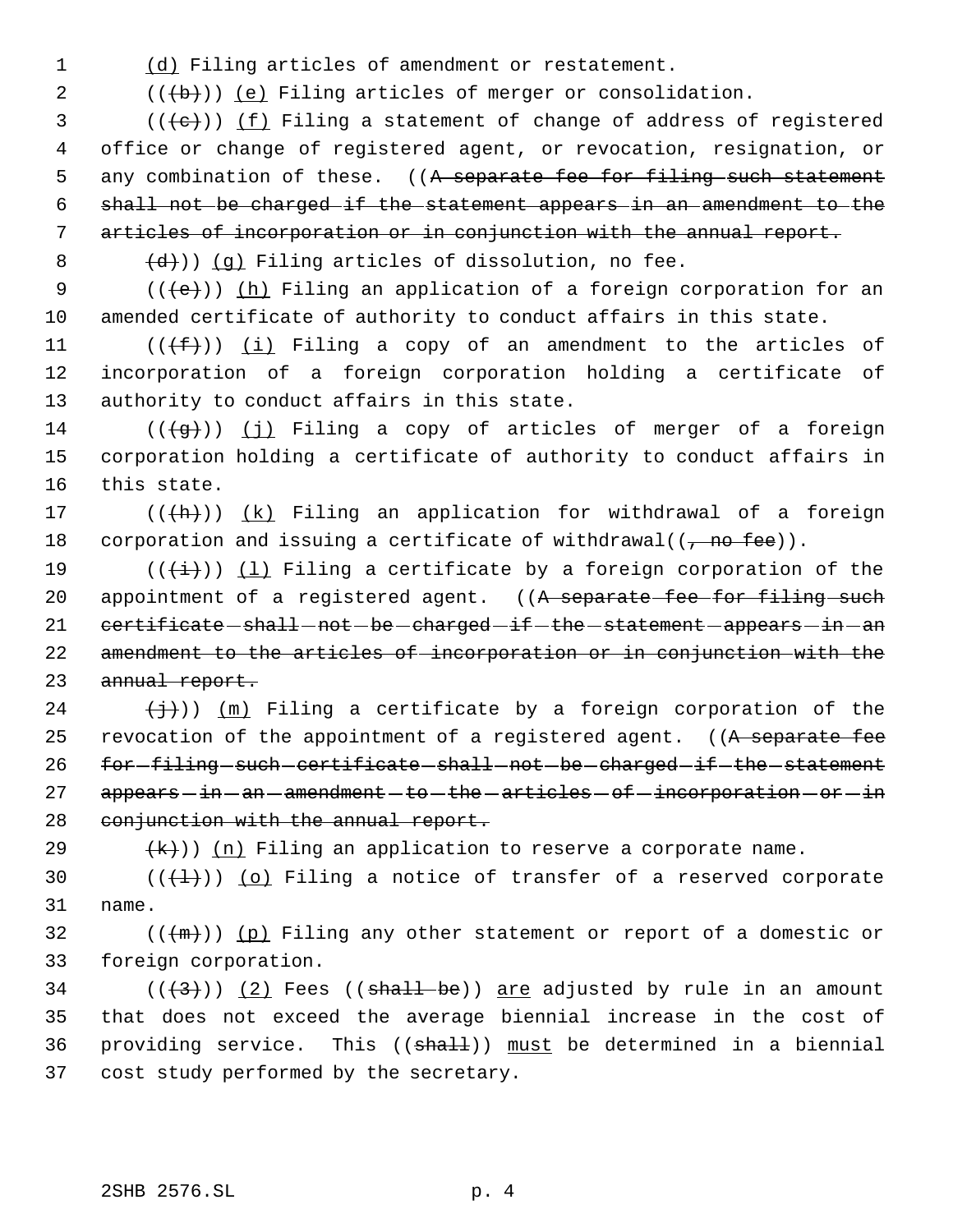**Sec. 5.** RCW 25.05.500 and 2009 c 437 s 4 are each amended to read as follows:

 (1) A partnership which is not a limited liability partnership on June 11, 1998, may become a limited liability partnership upon the approval of the terms and conditions upon which it becomes a limited liability partnership by the vote necessary to amend the partnership agreement except, in the case of a partnership agreement that expressly considers obligations to contribute to the partnership, the vote necessary to amend those provisions, and by filing the applications required by subsection (2) of this section. A partnership which is a limited liability partnership on June 11, 1998, continues as a limited liability partnership under this chapter.

 (2)(a) To become and to continue as a limited liability 14 partnership, a partnership ((shall)) must file with the secretary of state an application stating the name of the partnership; the location of a registered office, which need not be a place of its activity in this state; the address of its principal office; if the partnership's principal office is not located in this state, the address of a registered office and the name and address of a registered agent for service of process in this state which the partnership will be required to continuously maintain; the number of partners; a brief statement of the business in which the partnership engages; any other matters that 23 the partnership determines to include; and that the partnership thereby applies for status as a limited liability partnership.

 (b) A registered agent for service of process under (a) of this subsection must be an individual who is a resident of this state or other person authorized to do business in this state.

28 (3) The application (( $shall$ )) must be accompanied by a fee (( $of$  one 29 hundred seventy-five dollars)) for each partnership as established by the secretary of state in rule.

31  $(4)$  The secretary of state  $((shall))$  must register as a limited liability partnership any partnership that submits a completed application with the required fee.

34 (5) A partnership registered under this section ((shall)) must pay an annual fee, in each year following the year in which its application is filed, on a date and in an amount specified by the secretary of state. The fee must be accompanied by a notice, on a form provided by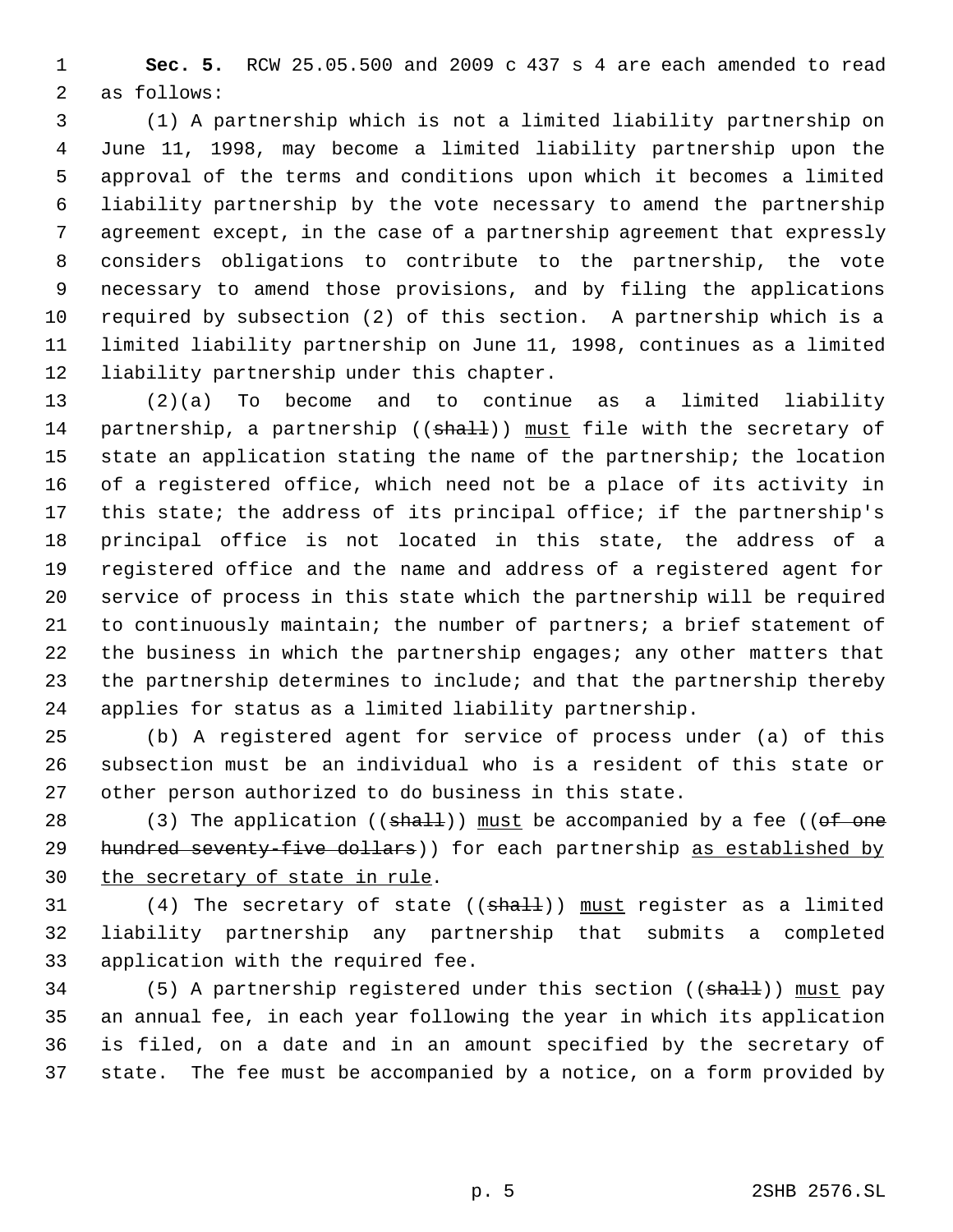the secretary of state, of the number of partners currently in the partnership and of any material changes in the information contained in the partnership's application for registration.

 (6) Registration is effective immediately after the date an application is filed, and remains effective until:

 (a) It is voluntarily withdrawn by filing with the secretary of state a written withdrawal notice executed by a majority of the partners or by one or more partners or other persons authorized to execute a withdrawal notice; or

 (b) Thirty days after receipt by the partnership of a notice from 11 the secretary of state, which notice ((shall)) must be sent by first- class mail, postage prepaid, that the partnership has failed to make timely payment of the annual fee specified in subsection (5) of this section, unless the fee is paid within such a thirty-day period.

 (7) The status of a partnership as a limited liability partnership, 16 and the liability of the partners thereof,  $((\text{shall}))$  is not  $((\text{be}))$  affected by: (a) Errors in the information stated in an application under subsection (2) of this section or a notice under subsection (6) of this section; or (b) changes after the filing of such an application or notice in the information stated in the application or notice.

 (8) The secretary of state may provide forms for the application under subsection (2) of this section or a notice under subsection (6) of this section.

 **Sec. 6.** RCW 43.07.120 and 1998 c 103 s 1309 are each amended to read as follows:

26  $(1)$  The secretary of state  $((shall))$  must establish by rule and collect the fees in this subsection:

 (a) For a copy of any law, resolution, record, or other document or paper on file in the secretary's office;

(b) For any certificate under seal;

(c) For filing and recording trademark;

(d) For each deed or patent of land issued by the governor;

 (e) For recording miscellaneous records, papers, or other documents.

 (2) The secretary of state may adopt rules under chapter 34.05 RCW establishing reasonable fees for the following services rendered under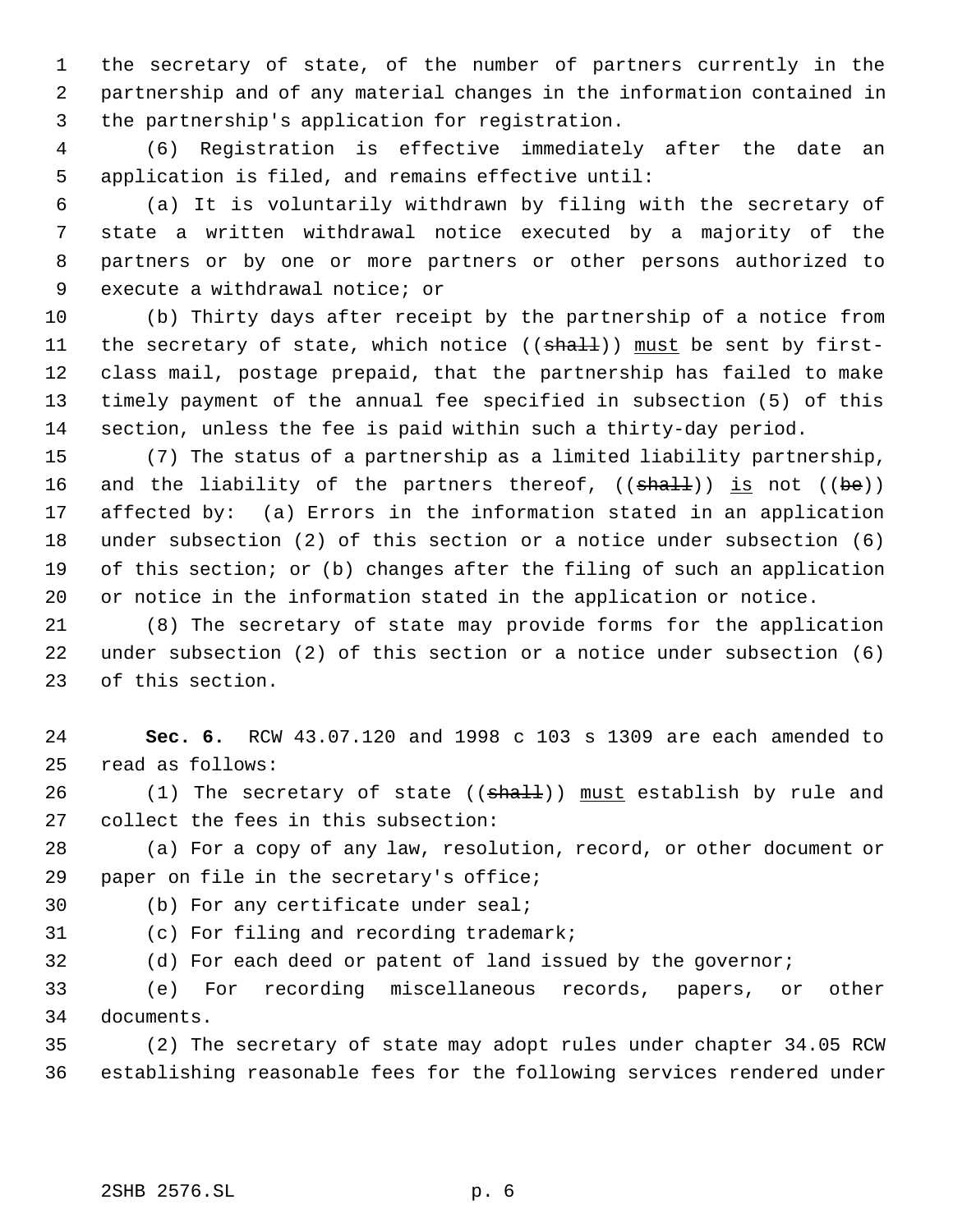1 Title 23B RCW, chapter 18.100, 19.09, 19.34, 19.77, 23.86, 23.90, 24.03, 24.06, 24.12, 24.20, 24.24, 24.28, 24.36, 25.04, 25.15, 25.10,  $3 ((or)) 25.05, or 26.60 RCW:$ 

 (a) Any service rendered in-person at the secretary of state's office;

(b) Any expedited service;

 (c) The electronic or facsimile transmittal of information from 8 corporation records or copies of documents;

 (d) The providing of information by micrographic or other reduced-format compilation;

 (e) The handling of checks, drafts, or credit or debit cards upon adoption of rules authorizing their use for which sufficient funds are 13 not on deposit; and

(f) Special search charges.

 (3) To facilitate the collection of fees, the secretary of state may establish accounts for deposits by persons who may frequently be assessed such fees to pay the fees as they are assessed. The secretary of state may make whatever arrangements with those persons as may be necessary to carry out this section.

 (4) The secretary of state may adopt rules for the use of credit or debit cards for payment of fees.

 (5) No member of the legislature, state officer, justice of the supreme court, judge of the court of appeals, or judge of the superior 24 court ((shall)) may be charged for any search relative to matters pertaining to the duties of his or her office; nor may such official be charged for a certified copy of any law or resolution passed by the legislature relative to his or her official duties, if such law has not been published as a state law.

 **Sec. 7.** RCW 43.07.130 and 2005 c 518 s 924 are each amended to read as follows:

 There is created within the state treasury a revolving fund, to be 32 known as the "secretary of state's revolving fund," which ((shall)) 33 must be used by the office of the secretary of state to defray the 34 costs of ((printing, reprinting, or distributing printed matter)) 35 providing registration and information services authorized by law ( $\epsilon$ 36 be issued)) by the office of the secretary of state, and any other cost 37 of carrying out the functions of the secretary of state under Title 11,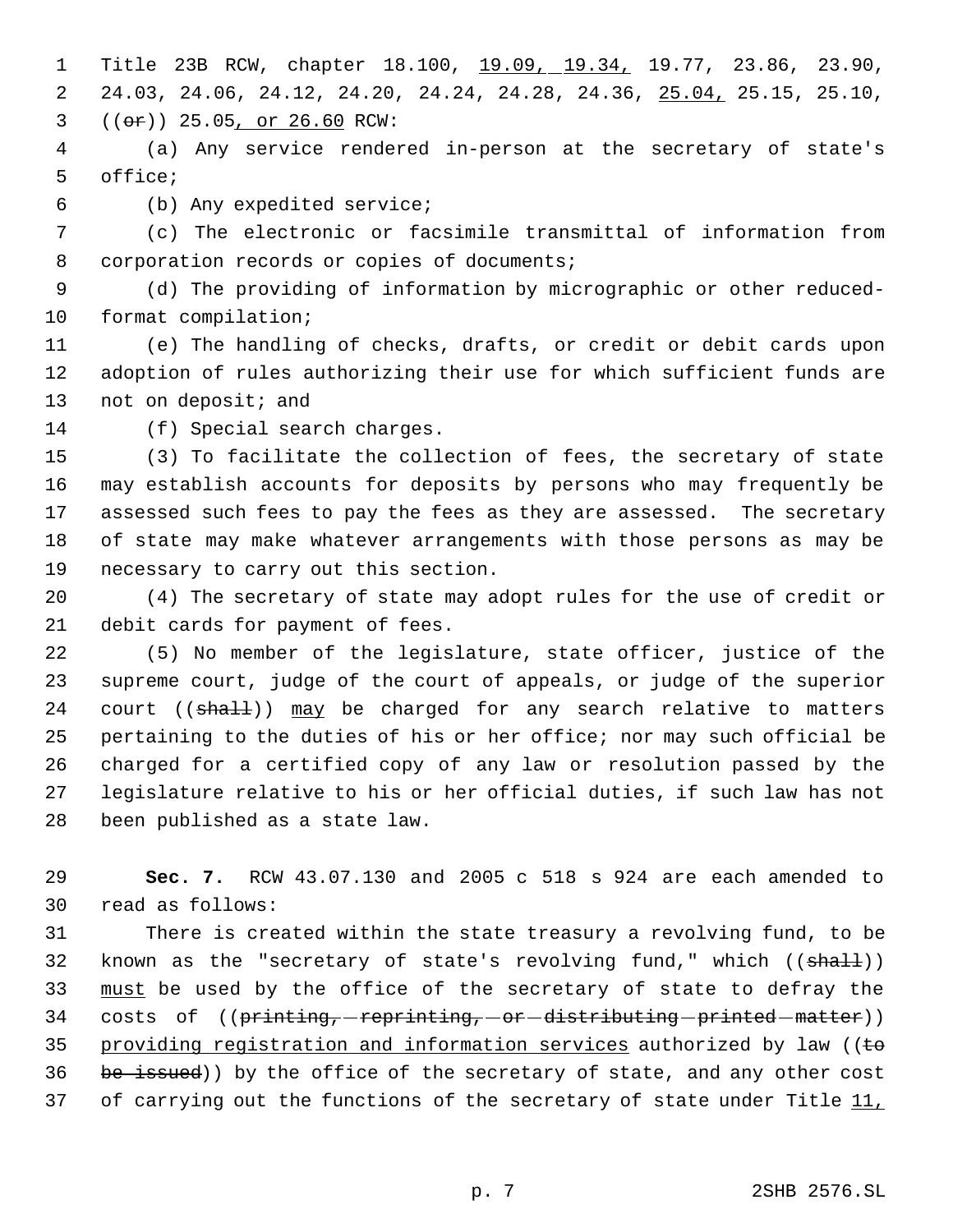1 18, 19, 23, 23B, 24, 25, 26, 30, 42, 43, or 64 RCW((--or-chapters 18.100, 23.86, 23.90, 24.03, 24.06, 24.12, 24.20, 24.24, 24.28, 24.36, 3 25.15, or 25.10 RCW)).

4 The secretary of state is ((hereby)) authorized to charge a fee for 5 ((such)) publications in an amount which will compensate for the costs of printing, reprinting, and distributing such printed matter. Fees recovered by the secretary of state under RCW 43.07.120(2), 19.09.305, 19.09.315, 19.09.440, 23B.01.220 (1)(e), (6) and (7), 23B.18.050, 9 24.03.410, 24.06.455, 25.10.600(6), 25.10.916(1)(e), or 46.64.040, and such other moneys as are expressly designated for deposit in the 11 secretary of state's revolving fund ((shall)) must be placed in the secretary of state's revolving fund.

 During the 2005-2007 fiscal biennium, the legislature may transfer from the secretary of state's revolving fund to the state general fund such amounts as reflect the excess fund balance of the fund.

 **Sec. 8.** RCW 25.15.105 and 2001 c 307 s 2 are each amended to read as follows:

 (1) Each domestic limited liability company, and each foreign limited liability company authorized to transact business in this 20 state, ((shall)) must deliver to the secretary of state for filing, both initial and annual reports that set forth:

 (a) The name of the company and the state or country under whose law it is organized;

 (b) The street address of its registered office and the name of its registered agent at that office in this state;

 (c) In the case of a foreign company, the address of its principal 27 office in the state or country under the laws of which it is organized;

 (d) The address of the principal place of business of the company in this state;

 (e) The names and addresses of the company's members, or if the management of the company is vested in a manager or managers, then the name and address of its manager or managers; and

(f) A brief description of the nature of its business.

 (2) Information in an initial report or an annual report must be current as of the date the report is executed on behalf of the company. (3) A company's initial report must be delivered to the secretary of state within one hundred twenty days of the date on which a domestic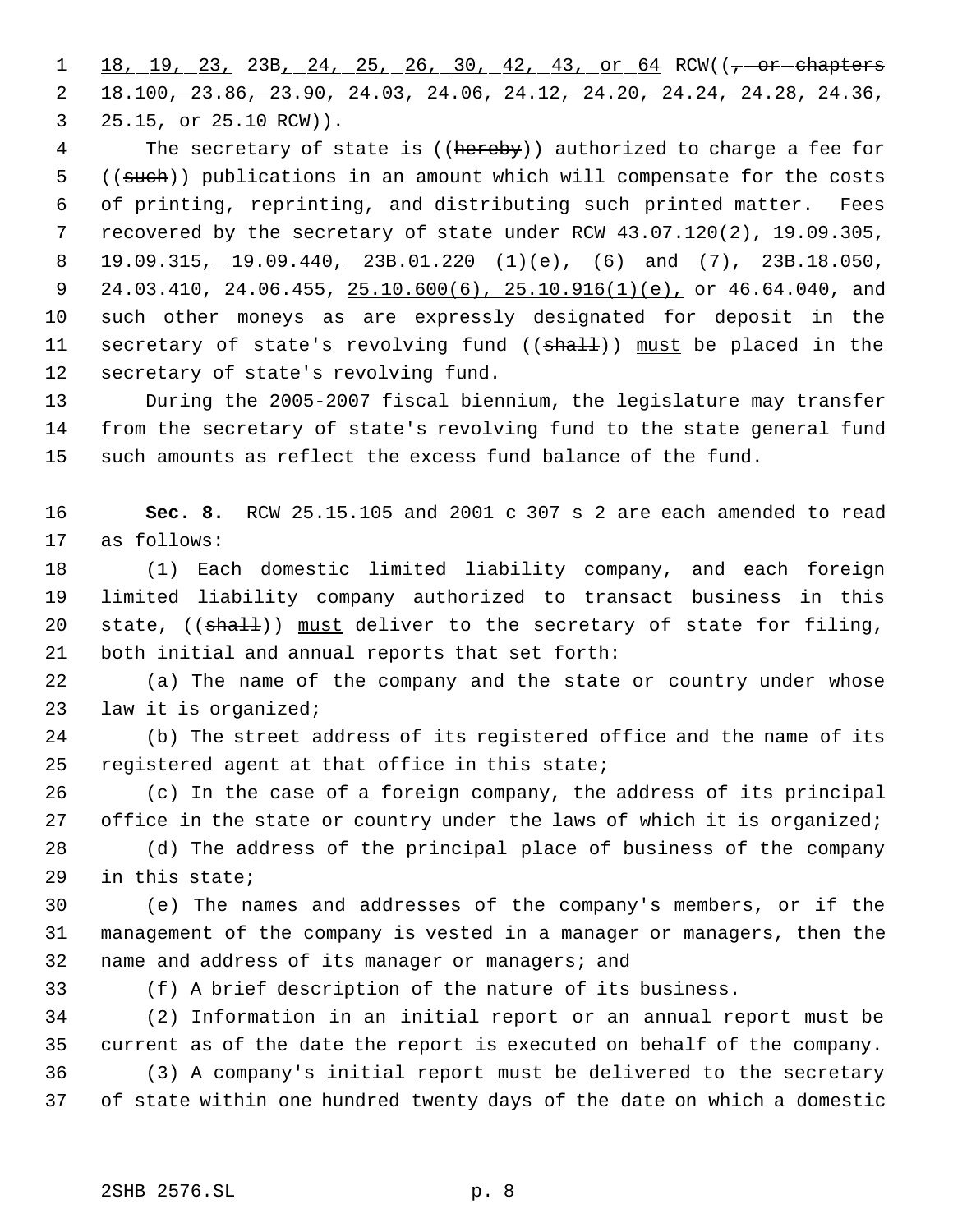company's certificate of formation was filed, or on which a foreign company's application for registration was submitted. Subsequent annual reports must be delivered to the secretary of state on a date determined by the secretary of state, and at such additional times as the company elects.

 (4)(a) The secretary of state may allow a company to file an 7 initial or annual report through electronic means. If allowed, the 8 secretary of state ((shall)) must adopt rules detailing the 9 circumstances under which the electronic filing of ((such)) the reports 10 ((shall be)) is permitted and how ((such)) the reports may be filed.

 (b) For purposes of this section only, a person executing an electronically filed annual report may deliver the report to the office of the secretary of state without a signature and without an exact or conformed copy, but the person's name must appear in the electronic filing as the person executing the filing, and the filing must state the capacity in which the person is executing the filing.

 **Sec. 9.** RCW 19.77.030 and 1998 c 39 s 1 are each amended to read as follows:

 (1) Subject to the limitations set forth in this chapter, any person who has adopted and is using a trademark in this state may file in the office of the secretary of state, on a form to be furnished by the secretary of state, an application for registration of that trademark setting forth, but not limited to, the following information: (a) The name and business address of the applicant, and, if the

 applicant is a corporation, its state of incorporation; (b) The particular goods or services in connection with which the

27 trademark is used and the class in which such goods or services fall;

 (c) The manner in which the trademark is placed on or affixed to the goods or containers, or displayed in connection with such goods, or used in connection with the sale or advertising of the services;

 (d) The date when the trademark was first used with such goods or services anywhere and the date when it was first used with such goods or services in this state by the applicant or his predecessor in business;

 (e) A statement that the trademark is presently in use in this state by the applicant;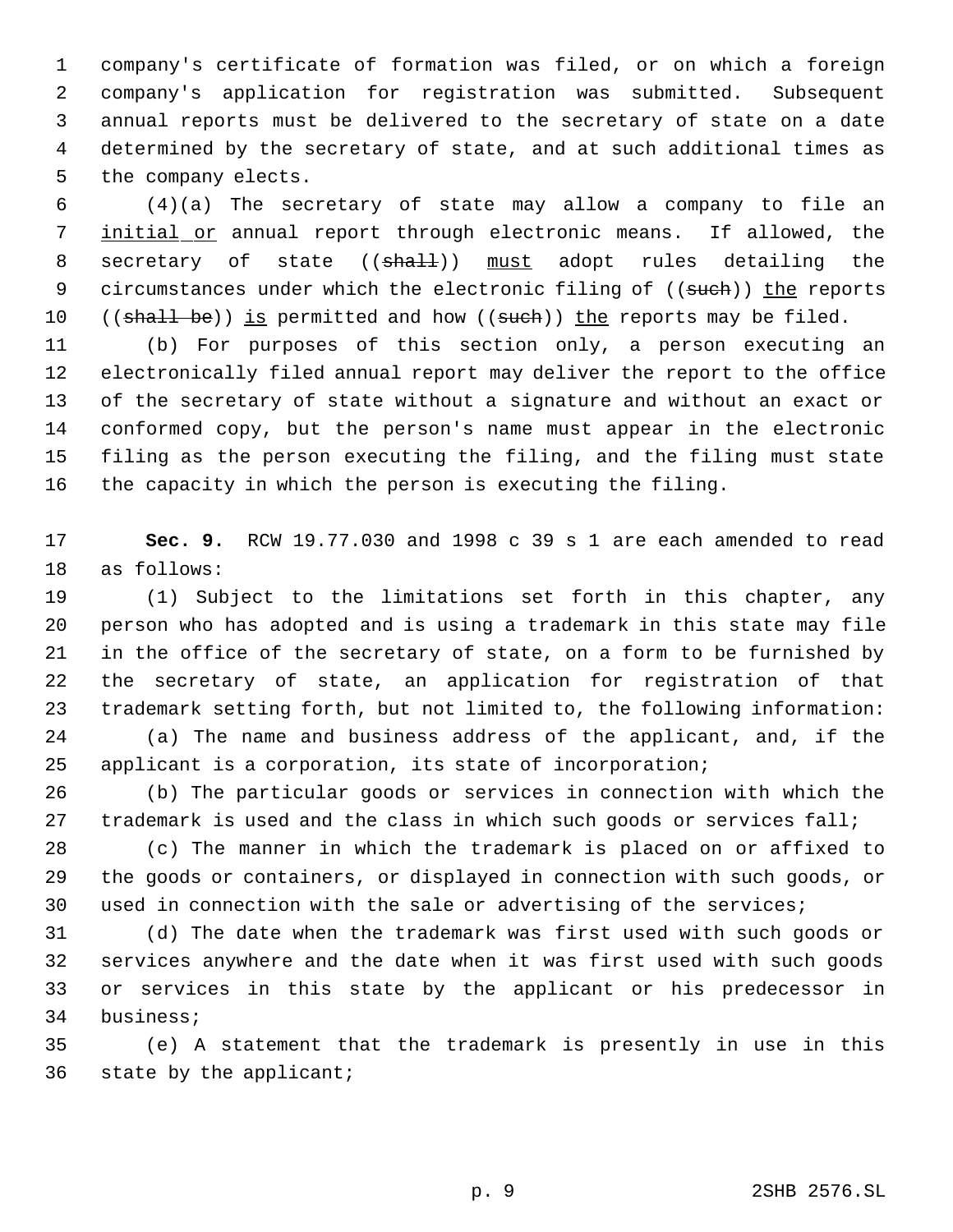(f) A statement that the applicant believes himself to be the owner of the trademark and believes that no other person has the right to use such trademark in connection with the same or similar goods or services in this state either in the identical form or in such near resemblance thereto as to be likely, when used on or in connection with the goods or services of such other person, to cause confusion or mistake or to deceive; and

 (g) Such additional information or documents as the secretary of state may reasonably require.

 (2) A single application for registration of a trademark may specify all goods or services in a single class or in multiple classes for which the trademark is actually being used.

13 (3) The application ((shall)) must be signed by the applicant individual, or by a member of the applicant firm, or by an officer of the applicant corporation, association, union or other organization.

16 (4) The application ((shall)) must be accompanied by three specimens or facsimiles of the trademark for each of the goods or services for which its registration is requested, and a filing fee, as set by rule by the secretary of state, payable to the secretary of state. The fee established by the secretary may vary based upon the number of categories listed in the application.

 (5) An applicant may correct an application previously filed by the secretary of state, within ninety days of the original filing, if the application contains an incorrect statement or the application was defectively executed, signed, or acknowledged. An application is corrected by filing a form provided by the secretary of state, and accompanied by a filing fee established by the secretary by rule. The correction may not change the mark itself. A corrected application is effective on the effective date of the document it corrects, except that it is effective on the date the correction is filed as to persons relying on the uncorrected document and adversely affected by the correction.

 (6) An applicant may amend an application previously filed by the secretary of state if the applicant changes the categories in which it does business. An application is amended by filing a form provided by the secretary of state, accompanied by three specimens or facsimiles of the trademark for any new or additional goods or services for which the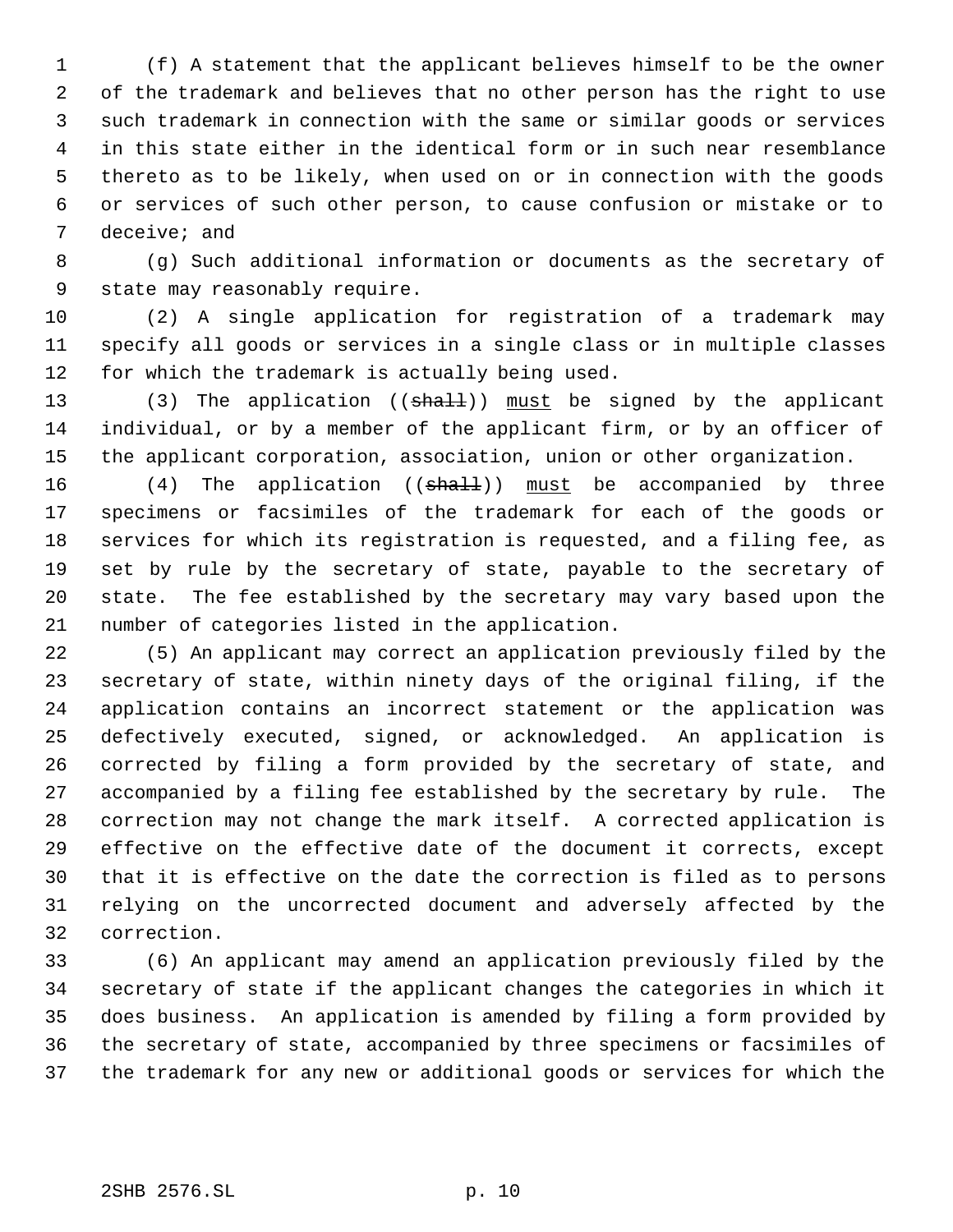amendment is requested, and a filing fee established by the secretary by rule. The amendment or correction may not change the mark itself. An amended application is effective on the date it is filed.

 (7) If the secretary of state determines within ninety days of issuance, that a certificate of registration was issued in error, then 6 the secretary may cancel the certificate of registration. The secretary shall promptly notify the registrant of the cancellation in 8 writing. The registrant may petition the superior court of Thurston county for review of the cancellation within sixty days.

 **Sec. 10.** RCW 23.86.070 and 1993 c 269 s 1 are each amended to read as follows:

 For filing articles of incorporation of an association organized under this chapter or filing application for a certificate of authority 14 by a foreign corporation, there ((shall)) must be paid to the secretary 15 of state ((the sum of twenty-five dollars)) a fee as established by the 16 secretary by rule. Fees for filing an amendment to articles of 17 incorporation ((shall)) must be established by the secretary of state by rule. For filing other documents with the secretary of state and 19 issuing certificates, fees ((shall-be)) are as prescribed in RCW 20 23B.01.220. Associations subject to this chapter ((shall)) are not 21 ((be)) subject to any corporation license fees excepting the fees hereinabove enumerated.

 NEW SECTION. **Sec. 11.** A new section is added to chapter 19.09 RCW to read as follows:

 The secretary of state shall collect the following fees in accordance with this chapter:

 (1) For an application for registration as a charitable organization, a fee of sixty dollars. Twenty dollars of this fee must be deposited in the state general fund and the remaining forty dollars must be deposited in the charitable organization education account under RCW 19.09.530;

 (2) For an annual renewal of registration as a charitable organization, a fee of forty dollars. Ten dollars of this fee must be deposited in the state general fund and the remaining thirty dollars must be deposited in the charitable organization education account under RCW 19.09.530;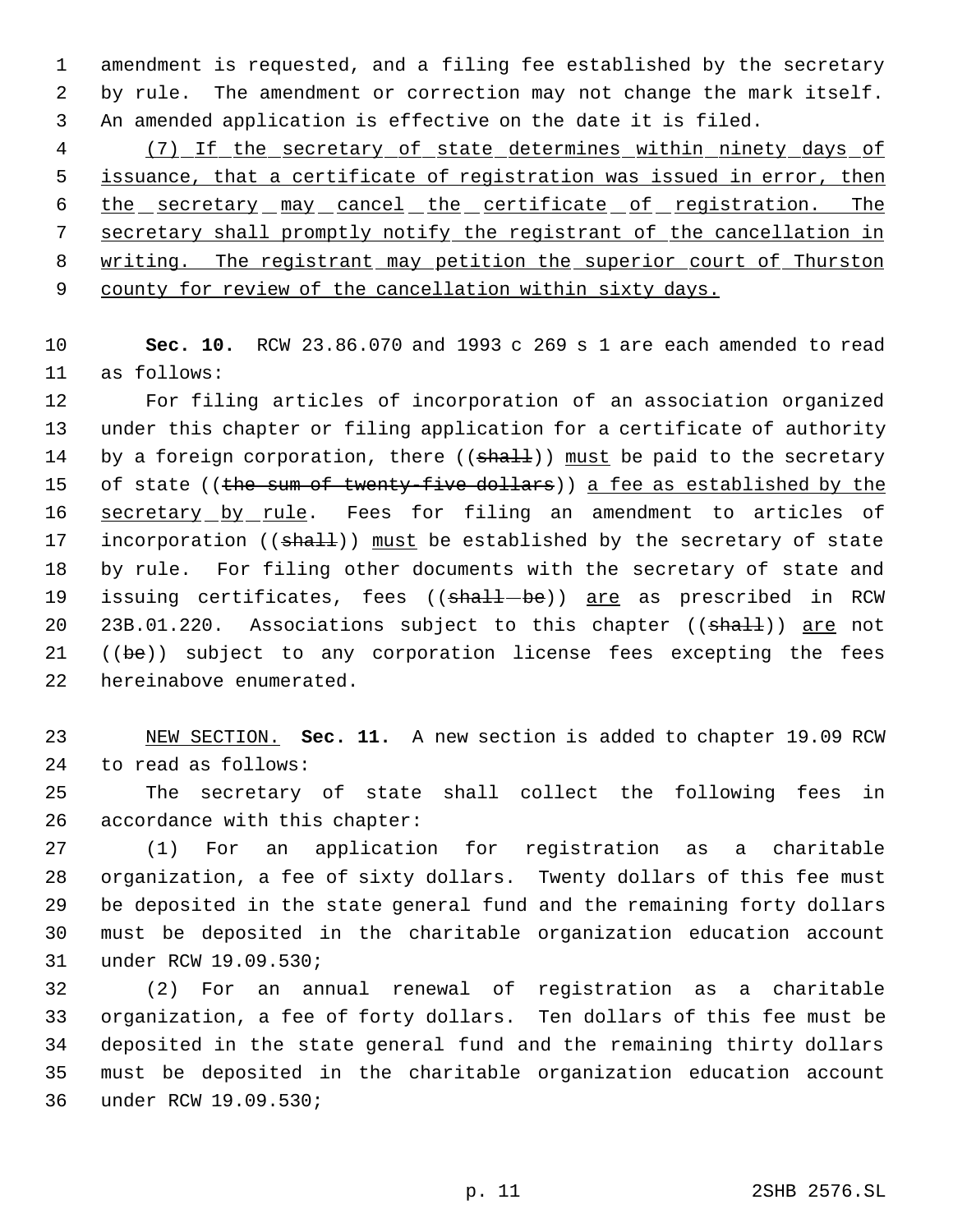(3) For an application for registration as a commercial fundraiser, a fee of three hundred dollars. Two hundred fifty dollars of this fee must be deposited in the state general fund and the remaining fifty dollars must be deposited in the charitable organization education account under RCW 19.09.530;

 (4) For an annual renewal of registration as a commercial fundraiser, a fee of two hundred twenty-five dollars. One hundred seventy-five dollars of this fee must be deposited in the state general fund and the remaining fifty dollars must be deposited in the charitable organization education account under RCW 19.09.530;

 (5) For a registration of a commercial fundraiser service contract, a fee of twenty dollars. Ten dollars of this fee must be deposited in the state general fund and the remaining ten dollars must be deposited in the charitable organization education account under RCW 19.09.530.

 **Sec. 12.** RCW 19.09.075 and 2007 c 471 s 3 are each amended to read as follows:

 An application for registration as a charitable organization shall be submitted in the form prescribed by rule by the secretary, containing, but not limited to, the following:

 (1) The name, address, and telephone number of the charitable organization;

 (2) The name(s) under which the organization will solicit contributions;

 (3) The name, address, and telephone number of the officers of or persons accepting responsibility for the organization;

 (4) The names of the three officers or employees receiving the greatest amount of compensation from the organization;

(5) The purpose of the organization;

29 (6)(a) Whether the organization is exempt from federal income  $\text{taxi}$  and if so the organization shall attach to its application a copy of 31 the letter by which the internal revenue service granted such status; and

 (b) The name and address of the entity that prepares, reviews, or audits the financial statement of the organization;

 (7) A solicitation report of the organization for the preceding accounting year including:

(a) The types of solicitations conducted;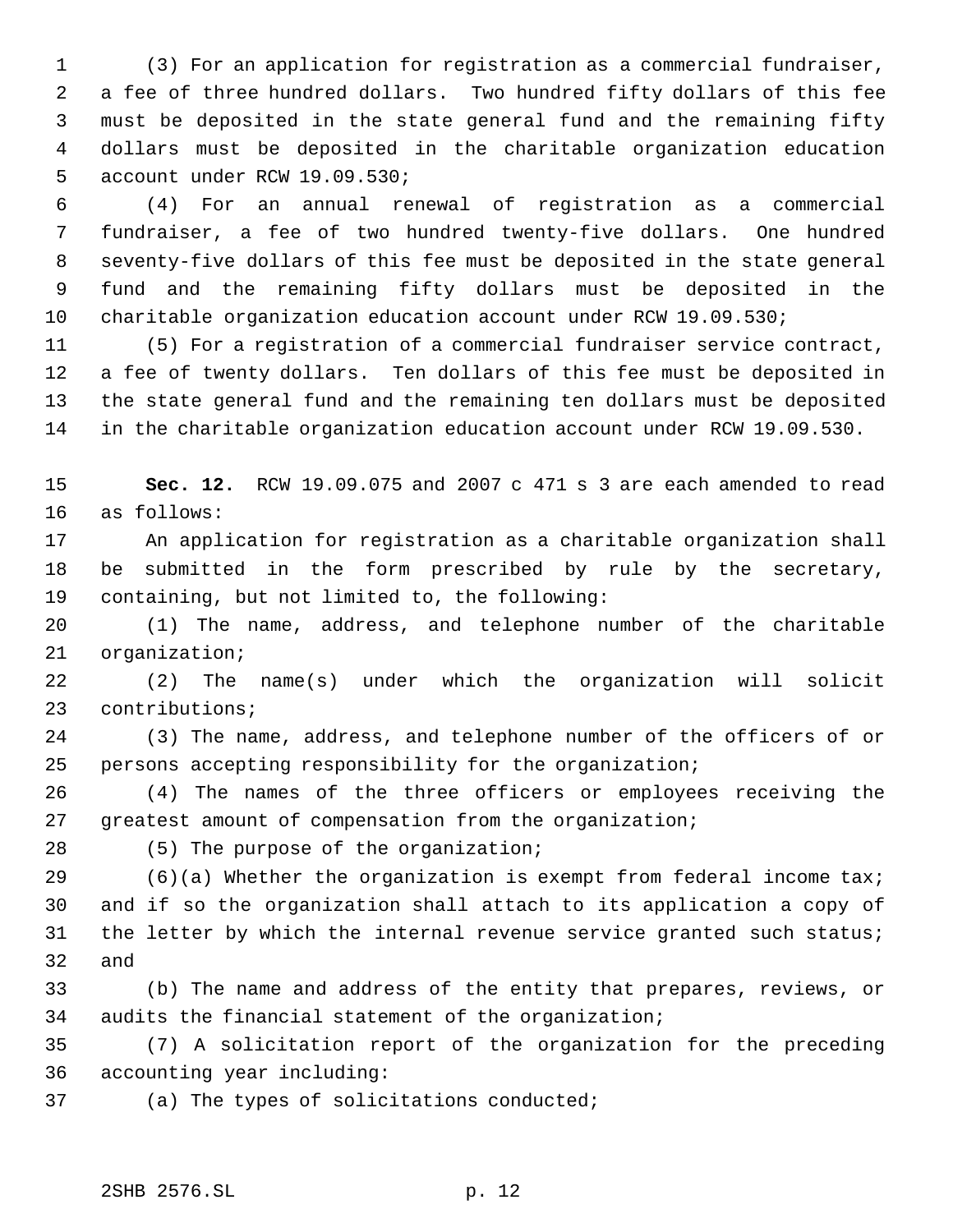(b) The total dollar value of contributions received from solicitations and from all other sources received on behalf of the charitable purpose of the charitable organization;

 (c) The total amount of money applied to charitable purposes, fund 5 raising costs, and other expenses; and

 (d) The name, address, and telephone number of any commercial fund raiser used by the organization;

 (8) An irrevocable appointment of the secretary to receive service of process in noncriminal proceedings as provided in RCW 19.09.305; and

(9) The total revenue of the preceding fiscal year.

 The solicitation report required to be submitted under subsection (7) of this section shall be in the form prescribed by rule by the secretary, or as agreed to by the secretary and a charitable organization. The president, treasurer, or comparable officer of the organization must sign and date the application. The application shall 16 be submitted with a nonrefundable filing fee ((which shall be in an 17 amount to be established by the secretary by rule. In determining the 18 amount of this application fee, the secretary may consider factors such 19 as - the - entity's - annual - budget - and - its - federal - income - tax - status)) 20 established in section 11 of this act. If the secretary determines that the application is complete, the application shall be filed and the applicant deemed registered.

 **Sec. 13.** RCW 19.09.079 and 2007 c 471 s 5 are each amended to read as follows:

 An application for registration as a commercial fund raiser shall be submitted in the form prescribed by the secretary, containing, but not limited to, the following:

 (1) The name, address, and telephone number of the commercial fund-raising entity;

 (2) The name(s), address(es), and telephone number(s) of the owner(s) and principal officer(s) of the commercial fund-raising entity;

 (3) The name, address, and telephone number of the individual responsible for the activities of the commercial fund-raising entity in Washington;

(4) The names of the three officers or employees receiving the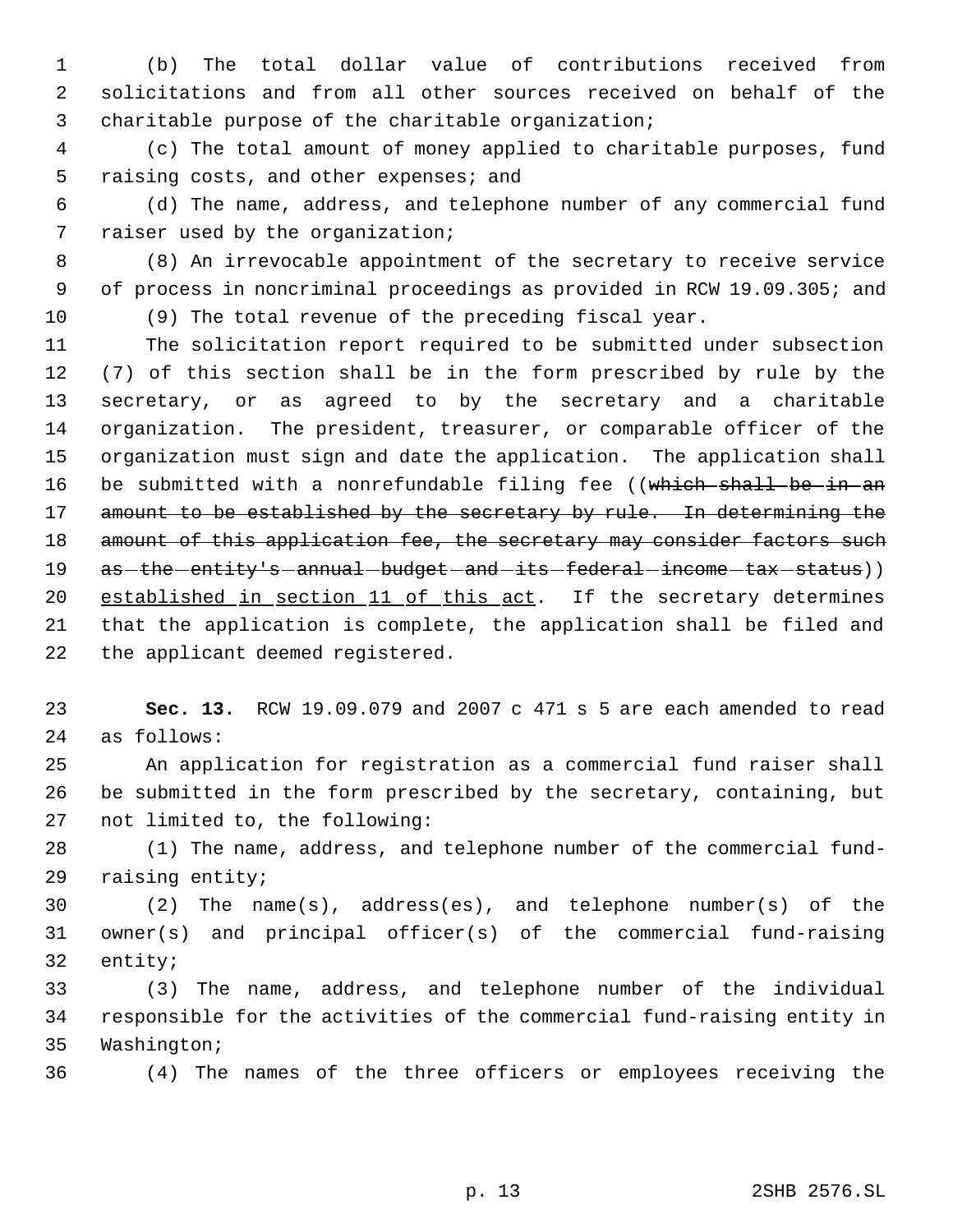greatest amount of compensation from the commercial fund-raising entity;

 (5) The name and address of the entity that prepares, reviews, or audits the financial statement of the organization;

 (6) A solicitation report of the commercial fund-raising entity for the preceding accounting year, including:

(a) The types of fund raising services conducted;

 (b) The names of charitable organizations required to register 9 under RCW 19.09.065 for whom fund raising services have been performed;

 (c) The total value of contributions received on behalf of charitable organizations required to register under RCW 19.09.065 by the commercial fund raiser, affiliate of the commercial fund raiser, or 13 any entity retained by the commercial fund raiser; and

 (d) The amount of money disbursed to charitable organizations for charitable purposes, net of fund raising costs paid by the charitable organization as stipulated in any agreement between charitable 17 organizations and the commercial fund raiser;

 (7) The name, address, and telephone number of any commercial fund raiser that was retained in the conduct of providing fund raising services; and

 (8) An irrevocable appointment of the secretary to receive service of process in noncriminal proceedings as provided in RCW 19.09.305.

 The application shall be signed by an officer or owner of the commercial fund raiser and shall be submitted with a nonrefundable fee 25 ((in an amount to be established by rule of the secretary)) established 26 in section 11 of this act. If the secretary determines that the application is complete, the application shall be filed and the applicant deemed registered.

 **Sec. 14.** RCW 19.09.097 and 2007 c 471 s 7 are each amended to read as follows:

 (1) No charitable organization may contract with a commercial fund raiser for any fund raising service or activity unless its contract requires that both parties comply with the law and permits officers of the charity reasonable access to: (a) The fund raisers' financial records relating to that charitable organization; (b) the fund raisers' operations including without limitation the right to be present during any telephone solicitation; and (c) the names of all of the fund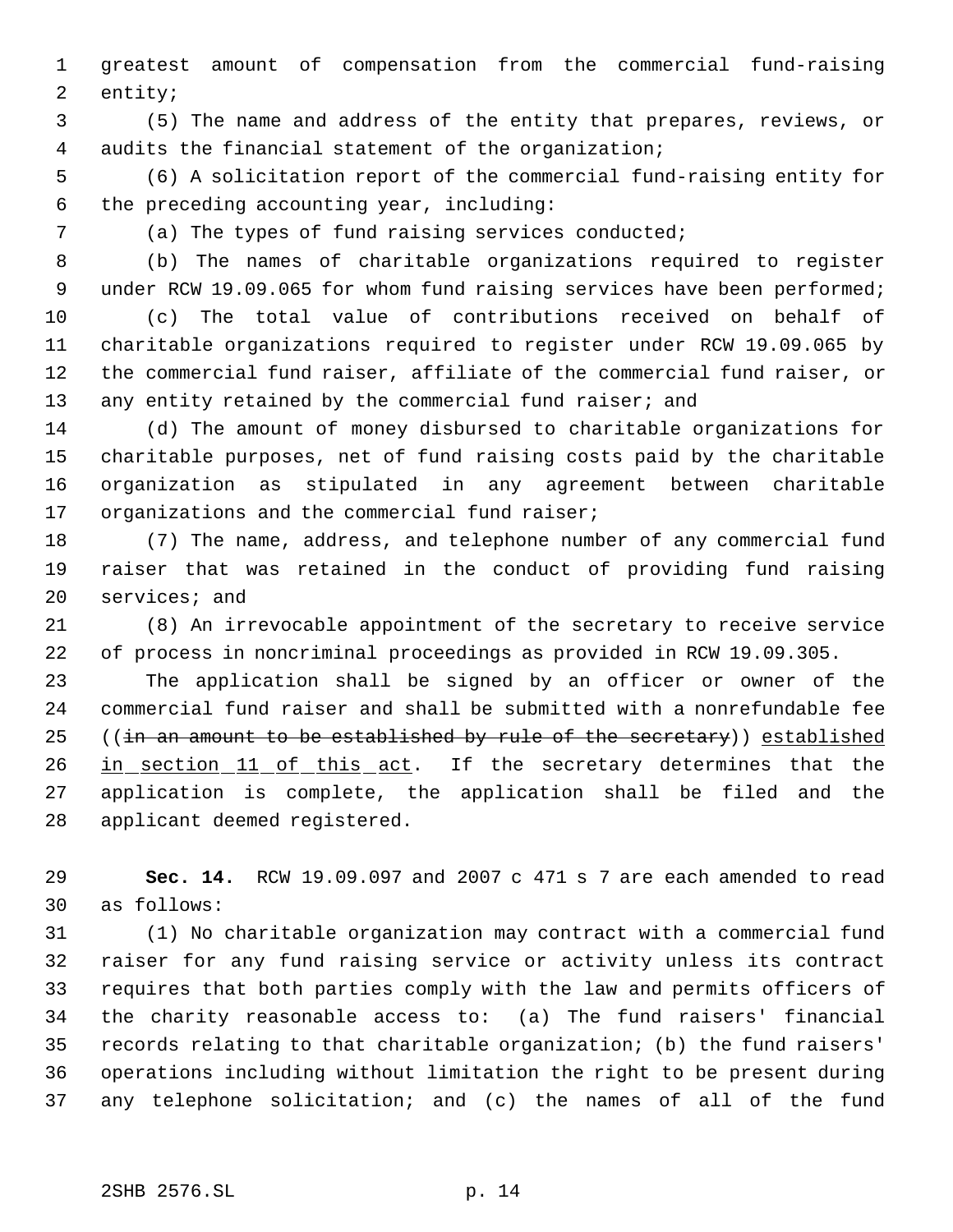raisers' employees or staff who are conducting fund raising or charitable solicitations on behalf of the charitable organization. In addition, the contract shall specify the amount of raised funds that the charitable organization will receive or the method of computing that amount, the amount of compensation of the commercial fund raiser or the method of computing that amount, and whether the compensation is fixed or contingent.

 (2) Before a charitable organization may contract with a commercial fund raiser for any fund raising service or activity, the charitable organization and commercial fund raiser shall complete and file a registration form with the secretary. The registration shall be filed by the charitable organization in the form prescribed by the secretary. The registration shall contain, but not be limited to, the following information:

(a) The name and registration number of the commercial fund raiser;

 (b) The name of the surety or sureties issuing the bond required by RCW 19.09.190, the aggregate amount of such bond or bonds, the bond 18 number(s), original effective date(s), and termination date(s);

 (c) The name and registration number of the charitable organization;

 (d) The name of the representative of the commercial fund raiser who will be responsible for the conduct of the fund raising;

 (e) The type(s) of service(s) to be provided by the commercial fund raiser;

(f) The dates such service(s) will begin and end;

 (g) The terms of the agreement between the charitable organization and commercial fund raiser relating to:

 (i) Amount or percentages of amounts to inure to the charitable organization;

 (ii) Limitations placed on the maximum amount to be raised by the fund raiser, if the amount to inure to the charitable organization is not stated as a percentage of the amount raised;

 (iii) Costs of fund raising that will be the responsibility of the charitable organization, regardless of whether paid as a direct expense, deducted from the amounts disbursed, or otherwise; and

 (iv) The manner in which contributions received directly by the charitable organization, not the result of services provided by the